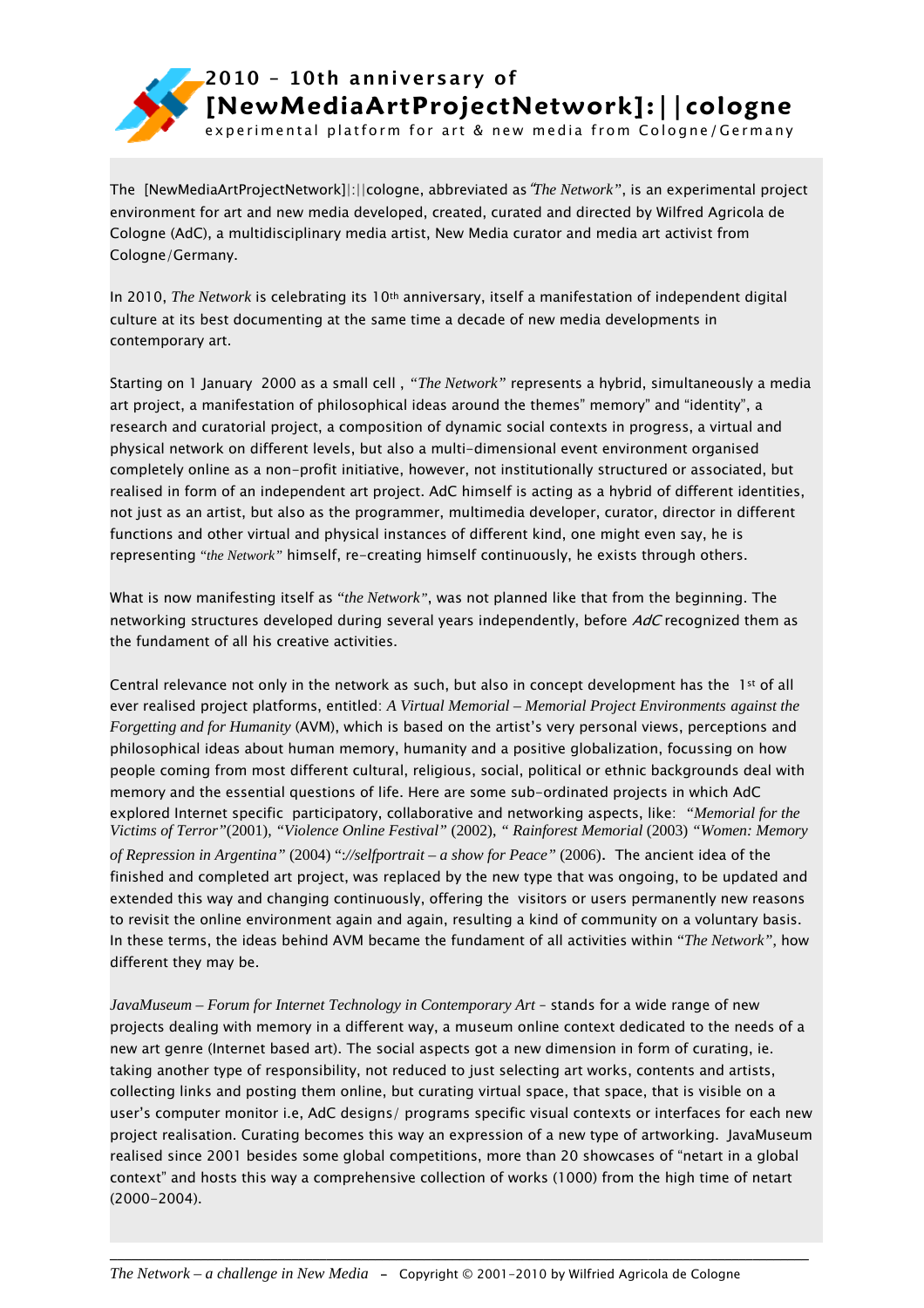

experimental platform for art & new media from Cologne/Germany

A new creative framework started in 2002/2003, based on the perception that the Internet get its actual meaning only in an exchange between virtual and physical space, entitled: *NewMediaFest* – developed for a new type of experimenting, starting with → Violence Online Festival (2002-2004), followed by  $[R][R][F]200X \rightarrow XP - global$  *networking project* (2004 -2007). Two of its "Memory Channels" dedicated to specific media, video and sonic art, i.e *VideoChannel* – and *SoundLAB*, became soon acting independently combining all perceptions AdC made during the years, resulting in 2006 also the foundation of *CologneOFF – Cologne Online Film Festival*, a new type of mobile film and video festival taking place simultaneously online and in physical space in cooperation with partner festivals.

From the beginning, AdC's activities were addressed to an active audience, all project environments became social contexts. Consequently, service platforms for participating artists and curators and users in general , were created: see -> *JIP – JavaMuseum Interview Projec*t (2006), *VIP – VideoChannel Interview Project* (2007), *AND - Artists Network Database* (2006) – central location for organising the biographies of the more than 1600 participating artists and curators -, and *netEX – networked experience* - a publishing platform for announcements and calls (2005).

Long before experts were considering a WEB 2.0, AdC was already working on his personal Web 2.0 as a kind of open system. He sees his multi-facetted work on *The Network* as his specific type of artworking, where he can develop his abilities to the full.

In 2010, more than 10 years since its launch, *The Network* shows itself more successful than ever based on that strong, stabile and expanding online community on a voluntary basis. While the site statistic counted in 2000 only 500 000 hits, in 2008 the annual statistics records more than 10 million hits and 1,5 million unique visitors.

This is particularly remarkable for an experimental context of contemporary art, which is acting from its structures completely non commercial as a non-profit initiative/organisation .

| Zusammenfassung nach Monaten |                                                                   |       |       |      |                     |                                            |                |               |        |                  |
|------------------------------|-------------------------------------------------------------------|-------|-------|------|---------------------|--------------------------------------------|----------------|---------------|--------|------------------|
| <b>Monat</b>                 | Tagesdurchschnitt                                                 |       |       |      | <b>Monats-Summe</b> |                                            |                |               |        |                  |
|                              | Anfragen <mark>Dateien</mark> Seiten <mark>Besuche Rechner</mark> |       |       |      |                     | kb                                         | <b>Besuche</b> | <b>Seiten</b> |        | Dateien Anfragen |
| Dez 2008                     | 31836                                                             | 26005 | 17878 | 3798 | 28042               | 18497762                                   | 116764         | 554273        | 780157 | 986300           |
| Nov 2008                     | 32352                                                             | 25013 | 16528 | 3425 | 27736               | 17248676                                   | 102762         | 495862        | 750392 | 970574           |
| Okt 2008                     | 26889                                                             | 23004 | 14775 | 3081 | 27153               | 15490823                                   | 95516          | 458039        | 713147 | 833578           |
| Sep 2008                     | 28358                                                             | 24095 | 13892 | 3292 | 27140               | 15830192                                   | 98761          | 416764        | 722860 | 850763           |
| Aug 2008                     | 26549                                                             | 22443 | 13065 | 3630 | 26568               | 13827656                                   | 112548         | 405015        | 695742 | 823021           |
| <b>Jul 2008</b>              | 28511                                                             | 23963 | 14393 | 3883 | 28259               | 15141765                                   | 120387         | 446198        | 742881 | 883863           |
| Jun 2008                     | 28874                                                             | 23830 | 14424 | 4017 | 30505               | 13343927                                   | 120511         | 432748        | 714926 | 866230           |
| Mai 2008                     | 33920                                                             | 28198 | 17466 | 5939 | 32322               | 16478243                                   | 184128         | 541449        | 874138 | 1051545          |
| Apr 2008                     | 34101                                                             | 29010 | 18868 | 5535 | 33926               | 15147594                                   | 166058         | 566059        | 870311 | 1023046          |
| Mar 2008                     | 27032                                                             | 21046 | 13770 | 4650 | 24883               | 16410908                                   | 144159         | 426870        | 652449 | 838015           |
| Feb 2008                     | 25774                                                             | 20723 | 11843 | 4117 | 26405               | 14596094                                   | 119406         | 343451        | 600972 | 747466           |
| Jan 2008                     | 22056                                                             | 17724 | 10968 | 3874 | 31322               | 14152377                                   | 120107         | 340038        | 549444 | 683740           |
| Summen                       |                                                                   |       |       |      |                     | 188473904 1531333 5176146 8084119 10918660 |                |               |        |                  |

#### The Network - Online statistics 2008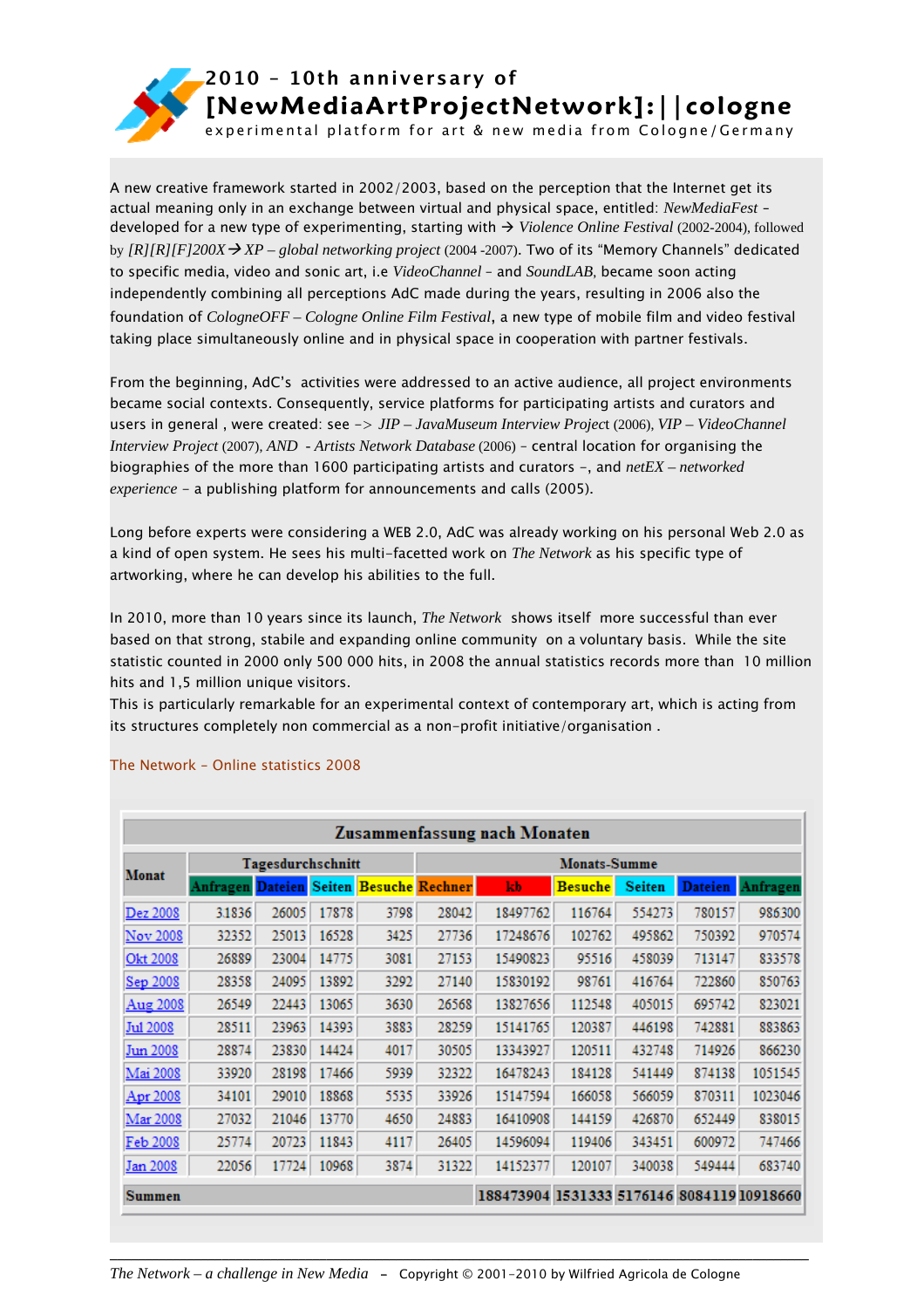

experimental platform for art & new media from Cologne/Germany

The Network  $\sim$ [NewMediaArtProjectNetwork]:||cologne – experimental platform for art and New Media http://www.nmartproject.net/ NetEX - networked experience (2005- ) http://netex.nmartproject.net/ netMAX X– publishing environments (2009 -) http://maxx.nmartproject.net AND – Artists Network Database (2006 -) http://and.nmartproject.net A Virtual Memorial – memorial project environments (2000 - ) http://www.a-virtual-memorial.org/ Memorial for the Victims of Terror (2001- ) http://terror.a-virtual-memorial.org Memorial for the Victims of Aids (2001-) http://aids.a-virtual-memorial.org Tsunami Memorial (2004 -) http://tsunami.a-virtual-memorial.org Family Portrait (2001-2005) http://familyportrait.engad.org/ Women: Memory of Repression in Argentina (2004- ) http://argentina.engad.org ://selfportrait - a show for Bethlehem (2006- ) http://self.engad.org Cinematheque – streaming media project environments (2001 - ) http://cinematheque.le-musee-divisioniste.org/ JavaMuseum - Forum for Internet Technology in Contemporary Art (2001 - ) http://www.javamuseum.org/ JIP - JavaMuseum Interview Project (2006 - ) http://jip.javamuseum.org/ NewMediaFest – festival project enviroments (2002 - ) http://www.newmediafest.org/ Violence Online Festival (2002- ) http://violence.newmediafest.org/ [R][R][F] 200X - global networking project (2004-2007 ) http://rrf200x.newmediafest.org/ IMPACT event series project (2005) http://impact.newmediafest.org/ VideoChannel – video project environments (2004 - ) http://videochannel.newmediafest.org/ VIP – VideoChannel Projectenvironments (2006-) http://vip.newmediafest.org SoundLAB - sonic art project environments (2004 - ) http://soundlab.newmediafest.org/ SIP – SoundLAB – Interview Project (2006-) http://sip.newmediafest.org CologneOFF - Cologne Online Film Festival (2006 -) http://coff.newmediafest.org/ Agricola de Cologne site (2000- ) http://www.agricola-de-cologne.de/ Agricola de Cologne Moving Picture Collection (2001- ) http://movingpictures.agricola-de-cologne.de/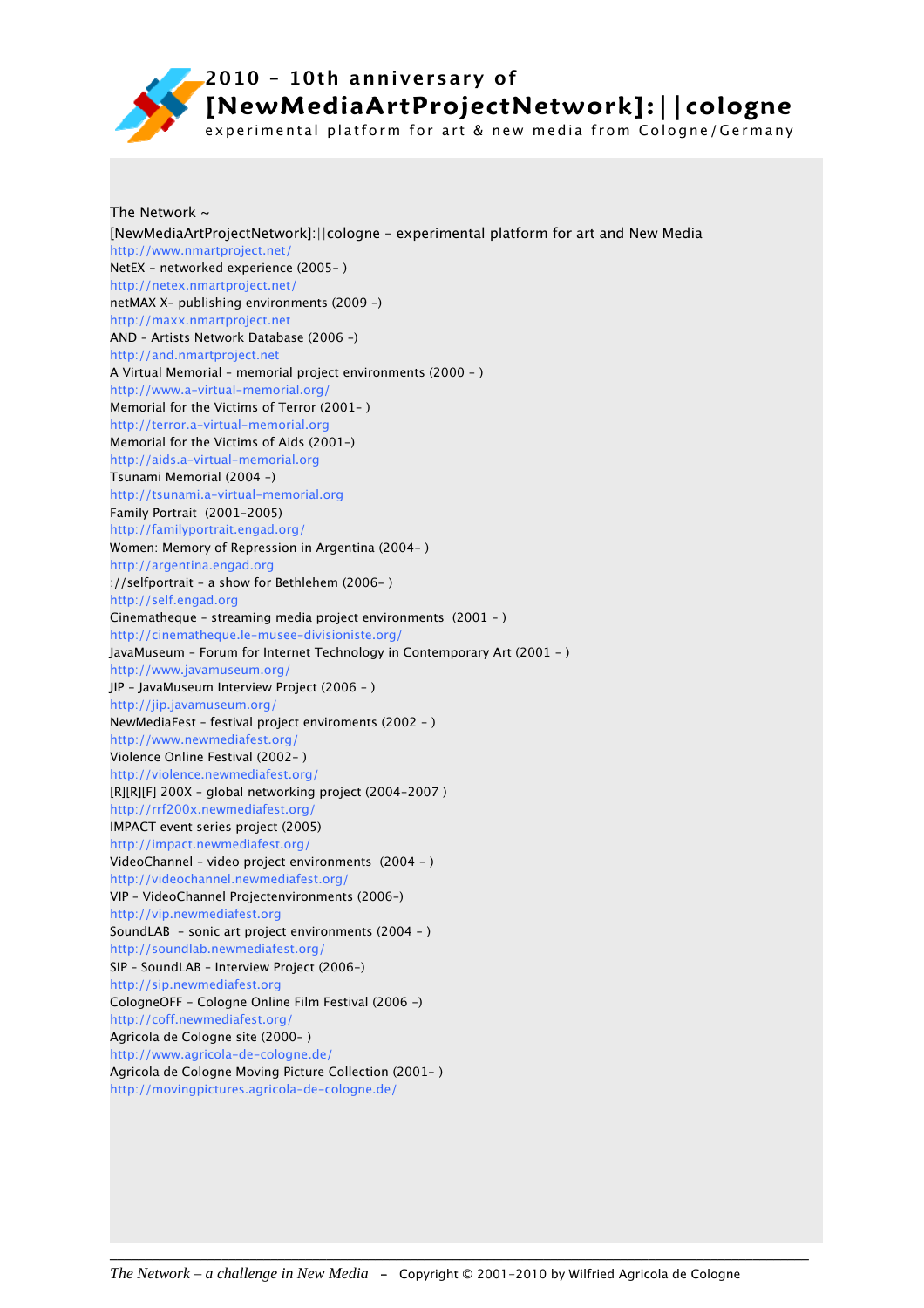

### *Partner and exhibition contexts 2000-2008*

Since all art related activities are combined in the Network, meanwhile more than 450 exhibition contexts are the result since the year 2000, like festivals or media art shows, presenting either the Network in its totality or parts of it, like project platforms, individual art projects and/or films/videos:, here is a selection:

**2001** - NCCA Kaliningrad (Russia), HICETNUNC 10 - San Vito a/T (Italy), 16th Videoformes Festival Clermont Ferrand (F) ,Boston Cyber Art Festival (USA) , Net-z-lab Internet Award 2001 - Nomination Chemnitz (Germany), Sonar Festival Barcelona 2001 (Spain) , Biennale Venezia 2001 (Italy), File - Electronic Language Festival 2001 - Sao Paolo (Brazil), File - Electronic Language Festival at Curitiba City (Brazil), Biennale de Cerveira 2001 (Portugal), Media Art Festival Friesland 2001 (The Netherlands), Digital Media Festival 2001 Manila (Philippines) , Computer Space 2001 Festival Sofia (Bulgaria) , Museum of New Art - MONA Detroit (USA), McLean Project for the Arts (Virginia/USA), Viper Media Festival (Switzerland) , Prix Ars Electronica (Linz - Austria) Netcellence, Matsushita Museum of Art 2001, 2002 (Japan), Pixxelpoint Computer Art Festival 2001 Nova Gorizia (Slovenia), Watershed Media Centre Bristol (UK)), **2002** - Digital Clip Festival 2001, 2002 Torino (Italy), Medienturm Graz (Austria), Mediahexa Festival Seoul (Korea), Medi@terra - Festival Athens (Greece), 43th International Filmfestival Thessaloniki (Greece), File 2002 - Electronic Language Festival Sao Paulo (Brazil) , Cyborg 01 Festival - III International Arts Festival Valencia/Venezuela , X Canarias International Festival of Video & Multimedia, Art Festival Klodzko Art Centre (Poland) , Computer Space Festival 2002 Sofia (Bulgaria) , Liverpool Biennial (UK) - Violence Online Festival – Istanbul Museum Istanbul (Turkey, Asolo Art Film Festival - Asolo (Italy, ISEA 2002 Nagoya (Japan) , 49th Pula Filmfestival - Pula (Croatia) , Museum of Contemporary Art Chicago (USA) , THAW 02 - film, video, digital and sound festival - Iowa City (USA, 17th Videoformes Festival - Clermont Ferrand (F) , Violens Festival Tábor - (Czech Republic) , Museum of Contemporary Art Bucaresti (Romania) , Cardiff School of Art & , St. Kilda Film Festival - Melbourne (Australia) - 2002 International Flag Art Festival Seoul (Korea) , Kunstverein Frankfurt (Germany), Free Biennial New York (USA) , Irish Museum of Modern Art (IMMA) Dublin , Prix Ars Electronica Linz (Austria), **2003** Electronic Art Festival Madrid , Computer Space Festival Sofia(BG, MAEM 2003 - Electronic Art Mostoles -Madrid (Spain) , Gradec Gallery, Zagreb/Croatia , Venice Biennale - Venice (Italy) - Wandering Library Project curated by Doron Polak , File - Electronic Language Festival Sao Paulo (Brazil) , th International Festival of New Film - Split/Croatia , Pula off - 50th Pula Filmfestival, New Forms Festival Vancouver (Canada), Film and New Media Festival Lancaster (UK) , Interactiva'03 - Museum of Contemporary Art Merida/Mexico, PEAM 2003 - Electronic Art Festival 2003 Pescara/Italy , Chiang Mai 1st New Media Art Festival - Chiang Mai (Thailand) , Videoformes - 18th Video and Multimedia Festival Clermont-Ferrand (France) , (6th) Media Arts Festival, Tokyo Metropolitan Museum of Photography, Machinista Media Festival Perm/Russia, 3rd Audiovisual Festival Lille/France , National Museum of Contemporary Art Bucharest/Romania, New Media Festival Bangkok/TH **2004** Version Festival Chicago (USA), \*Basics Festival Salzburg/Austria, \*Electronic Art Meeting - PEAM 2004 Pescara/Italy, Festival of New Film and Media Split/Croatia , Seoul Festival for Internet & Film , \*Avanca Film & Videofestival 2004 Avanca/Portugal - \*public\_space\_festival Yerewan/Armenia , Westcoast Numusic & Electronic Art Festival Stavanger/Norway, \*Ars Electronica - Linz/Austria - \*Biennale of Electronic Art Perth/Australia , \*Biennale de Montreal 2004 , Visual Art Center Santiago/Chile (C.A.V.S.) , Museum of Contemporary Art Santa Fe (Argentina) , \*FILE - Electronic Language Festival Sao Paulo/Brazil, Museum of New Art - MONA - Detroit/USA - Videoformes 20th International Video & New Media Art Festival Clermont-Ferrand (France), Musée du Ranquet Clermont-Ferrand (France) - Festival Audiovisual Zemos98\_7 Sevilla/Spain , ZKM Karlsruhe/G - Museo National Arte Contemporanea Reina Sofia - Espacio de Arte Contemporáneo de Almagro, Hospital de San Juan de Dios/Spain **2005** Images Festival Toronto -Version'05 Festival Chicago/USA - Israeli Digital Art Lab Holon/Israel -SENEF - Seoul Film Festival, Hic et Nunc - San Vito a/Tagliamento/Italy -Arcipelago - International Festival for Shortfilm and New Images Obsession – International Audio & Video Festival Istanbul/Turkey ,Hic et Nunc - San Vito a/Tagliamento/Italy - 51th Venice Biennale - Isola della Poesia - Museo de Arte Contemporáneo del ZULIA, MACZUL – Maracaibo/VE 2005 - 2nd Synch Festival, Lavrio Technological & Science Park Athens/Greece, Norwich Gallery Norwich/UK -3rd 0110 Digital Film Festival New Dehli/India - Museum of Contemporary Art Santa Fe/Argentina, Centro de Arte Caja de Burgos (CAB)/Spain - Artium, Centro-Museo Vasco de Arte Contemporáneo, Álava/Spain, Regina Gouger Miller Gallery at Carnegie Mellon University Pittsburg/USA, FILE - Electronic Language Festival Sao Paulo/Brazil, FILE – Hipersonica, Centre d'Art la Panera Lleida/ES, Biennale of New Media Art Santiago de Chile, Filmoteca Canaria del Gobierno de Canarias. Tenerife y Las Palmas de Gran Canaria/Spain, Contemporary Art Centro Párraga, Murcia/Spain:, Bethlehem International Center /Palestine Cave Gallery **2006** Officyna Art Space Szczecin/Poland, MAC – Museo de Arte Contemporaneo Santa Fe/Argentina, Casoria Contemporary Art Museum Naples/Italy, MAXXI Museo nazionale de Arte XXI secolo Rome/IT, Video Dialoghi Centre Cultural Francais Turin/Italy 8th CHROMA – Festival de Arte Audiovisual –MAEM – Arte Electronico Madrid-Mostoles/ES, 5th Salon de Arte Digital Maracaibo/Venezuela , Canariasmediafest '06 - Gran Canaria/Spain, International Panorama of Independent Film and Video Patras/Greece, FILE - Electronic Language Festival Sao Paulo/Brazil - FILE Poetry, Al Kahf Art Gallery Bethlehem/Pa, VIVA - Vital International Video Art - De Stad als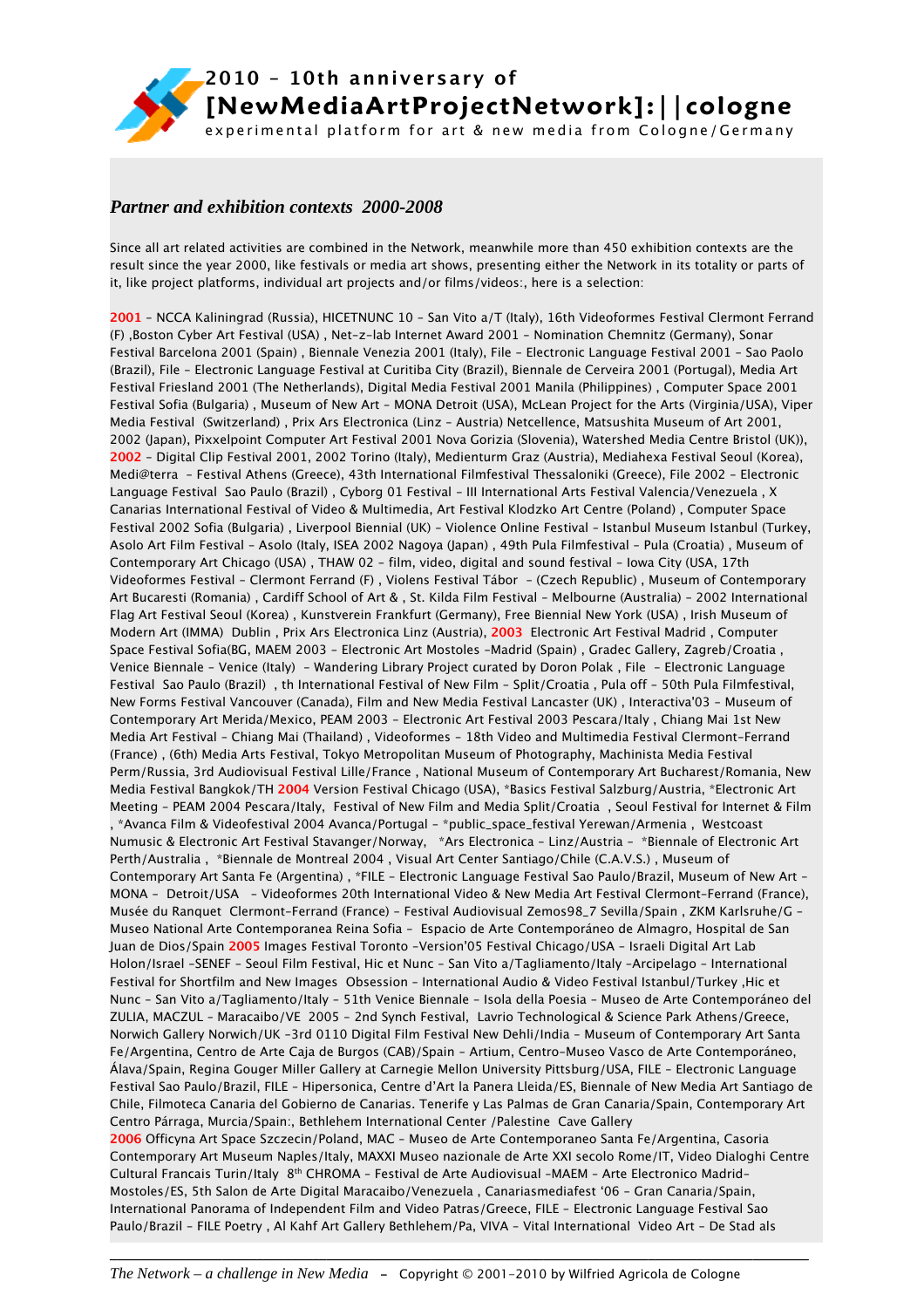

experimental platform for art & new media from Cologne/Germany

Theater Zwolle/Netherlands, Moskow International Film Festival , D-NEFF - experimental video festival Vitoria-Gasteiz/Spain, Into Out - Digital Art Festival Thessaloniki/Greece, MAF'06 - Media Art Festival Bangkok/Thailand , Pixeldance Festival Thessaloniki /Greece, Bele.ArteLamia 2006 - Lamia (Greece), Athens Video Art Festival - Athens/Greece -FILE - Electronic Language Festival Rio de Janeiro - Cultural Center Telemar , Festival Audiovisual Zemos98\_8 - Sevilla/Spain, Videoformes 21th International Video Art Festival - Clermont-Ferrand (France), 5th Biennale de la Photo et des Arts visuels de Liège MAMAC , Metu Video Festival - Ankara/Turkey, Japan Media Arts Festival Tokyo/Japan, Fundación Luis Seoane, La Coruña, Mediateca -CaixaForum-, Barcelona/ES, Paço das Artes Sao Paulo/Brazil, India International Center New Dehli - CeC & CaC, The Art Gallery of Knoxville/USA - "Global Groove"

**2007** MACRO – Museum of Contemporary Art Rosario/Ar, Bigscreen Festival Kunming/China , Instant Video Festival Marseille/France , 2nd Bursa International Film Festival Bursa/Turkey, Meneer De Wit Gallery Amsterdam/NL , VIP Art Gallery Belgrade/S, Experimental Film Festival Cyprus, Optica Video Festival Gijon/Spain, FIFE 2007 - Experimental Film Festival Baia Mare/Romania, Szemlétek Audiovisual Filmfest and Art Meeting Péc/HU, DigiFestival Florence/Italy, 1st Digital Art Festival Bahia Blanca/Argentina, ShootOFF L'Espace Canopy Paris International Documentary Film Festival Srebrenica/Bosnia-Hercegovina, SENEF - Seoul Net & Film Festival Seoul/South Korea, Signal 5 Festival - INSIDE OUT Crystal Palace London/UK, Centro de Arte Contemporaneo Pecci Prato(Italy) , FILE Hipersonic Festival Sao Paulo/Brazil, FILE - Electronic Language Festival Sao Paulo/Brazil, Mobile Institute - Cinema Styx Bruxelles/Belgium , International Shortfilm Festival Budapest/Hu, P'Silo/Festival Images contre Nature - Marseille/France , Video Art Festival Celje/Sl, ENTER Caravansarai Istanbul/Turkey, ArtChannel Paris - "13Sévigné" Gallery Paris, Documenta 12 Kassel/Germany, 52 Venice Biennale, Kibbutz Art Gallery Tel-Aviv/Israel, Jerusalem Artists' House Jerusalem/Israel, Izolenta - Digital Film Festival St. Petersburg/ Russia, Quarteirão das Artes Montemor-o-Velho /PT, The Nunnery Gallery London/UK ,Version07 Festival - Chicago, USA, Dutch Electronic Art Festival R'dam/NL, Zemos'98 - Videofestival Sevilla/ES, FILE - Electronic Language Festival Rio de Janeiro - 01 Futuro Cultural Center , Museum of New Art Detroit/USA Videoformes - International Festival of Video and New Media Clermont-Ferrand/Fr - India International Center New Dehli - CeC & CaC

**2008** FocFest 2008 - Fábrica do Braço de Prata Lisbon (Portugal) , ACCEA - Armenian Center of Contemporary Art Yerwan (Armenia)- Ciplak Ayaklar Studio Istanbul/Turkey, FIFE 2008 – 3rd Experimental Film Festival Baia Mare /Ro, Shoot OFF Video Festival - Espace Canopy Paris/F, Instants Video Marseille, 24 Hours of Nuremberg Shortfilm Festival - Nuremberg/GER, Optica Videofestival Gijon/Spain, Sound: Space 2008 at MediaLAB South Hill Park Bracknell/UK, 13th Canariasmediafest 2008 Gran Canaria /ES, Optica Videofestival Madrid/ES, Instants Video Marseille/Saint Denis (France), Museum of Contemporary Art MACZUL Maracaibo/Venezuela, Digital Fringe Melbourne/AU, 2nd AZA Digital Cinema Festival Thessaloniki/GR, MiniMinutes Film & Video Festival Muenster/GER, One Minute Film & Video Festival Aarau/CH, Videoholica - August in Art Biennial Varna/BG, Madeira International Art Biennale, Yeosu International Art Festival Yeosu/South Korea, FILE - Electronic Language Festival Sao Paulo/Brazil, FILE 2008 - Hipersonica Festival Sao Paulo/Brazil, ISEA 2008 Singapore, Videofestival Celje/Slovenia, Videoart Festival Miden Kalamata/Gr, Experimental Film Festival Images contre Nature Marseille/F, International Film Festival Naoussa/Gr, Cyprus International Short Film Festival Nicosia/Northern Cyprus, Athens International Video Art Festival 2008 (Gr, Artpool Budapest/Hungary - Budapest Spring Festival, Videoformes - Int. Festival of Video & New Media Clermont-Ferrand (F), Traverse Video Festival Toulouse/France , The French Cultural Centre Andrè Malraux Sarajevo/Bosnia-Hercegovina - Videosalon 3, FILE - Electronic language Festival Rio de Janeiro/Brazil, CeC & CaC - India International Centre New Dehli/India, Les Inattendus Film Festival Lyon/F, Kinolevchyk Videoart Festival Lviv/Ukraine, 1st International Videoart Festival Örebrö/Sweden, Busho – Budapest International Shortfilm Festival

**2009 -** Rocca dei Rettori Benevento/Italy -l, Art Video Screening - Orebro/SWE - Scuderie Aldobrandini Frascati - Rome/Italy - Squadri Sonori Festival, Optica Video Festival La Paz/Bolivia, Int. Film & Video Festival Aarau/CH, AFA Gallery Macau/China, FONLAD Collection at MIDAC - Museo Internazionale Dinamico di Arte Contemporanea, Belforte del Chienti, Villa d'Este Rome/Italy - FILE - Electronic Language Festival Sao Paulo/Brazil, FILE - Hipersonica Festival Sao Paulo/Brazil, OK Video Festival Jakarta/Indonesia, Image Contre Nature - Film Festival Marseille/F - VideoFestival Celje/Slovenia, Videoart Festival Miden Kalamata/Greece, Videoart Festival Miden Kalamata/Greece, Crosstalks Videoart Festival Budapest/Hu, 53th Venice Biennale - Scalamata Gallery, MUV - Music & Digital Art Festival Florence/Italy, 5th FF600 Shortfilm Festival Lubljana/Slovenia, 7th Int. Film Festival Yerewan/Armenia, Palazzo Barberini Video Screenings - Senigallia/Italy, Ceramic Museum Lisbon/PT, International Film Festival Naoussa/Greece, "Bivouac Project - Sumter County Gallery of Art (USA), FILE Rio de Janeiro/Brazil Oi Futuro Cultural Centre Rio de Janeiro/Br, Streaming Festival - Geborgen Kamers - The Hague/NL, Nuit de Video - Goethe Institut RabatMorocco,. Brancaleone Club Rome -, 700IS Reindeerland Film & Video Festival Iceland, Guildford Lane Gallery. Melbourne, Australia, Videoformes - Festival of Video & New Media Clermont Ferrand/F, Art Of Emergency - Artneuland Gallery Berlin/G, CeC - Carnival if e-Creativity Sattal/India, International Film Festival Jelenia Gora (PL), MidEast Film Festival Copenhagen/Roskilde (DK)